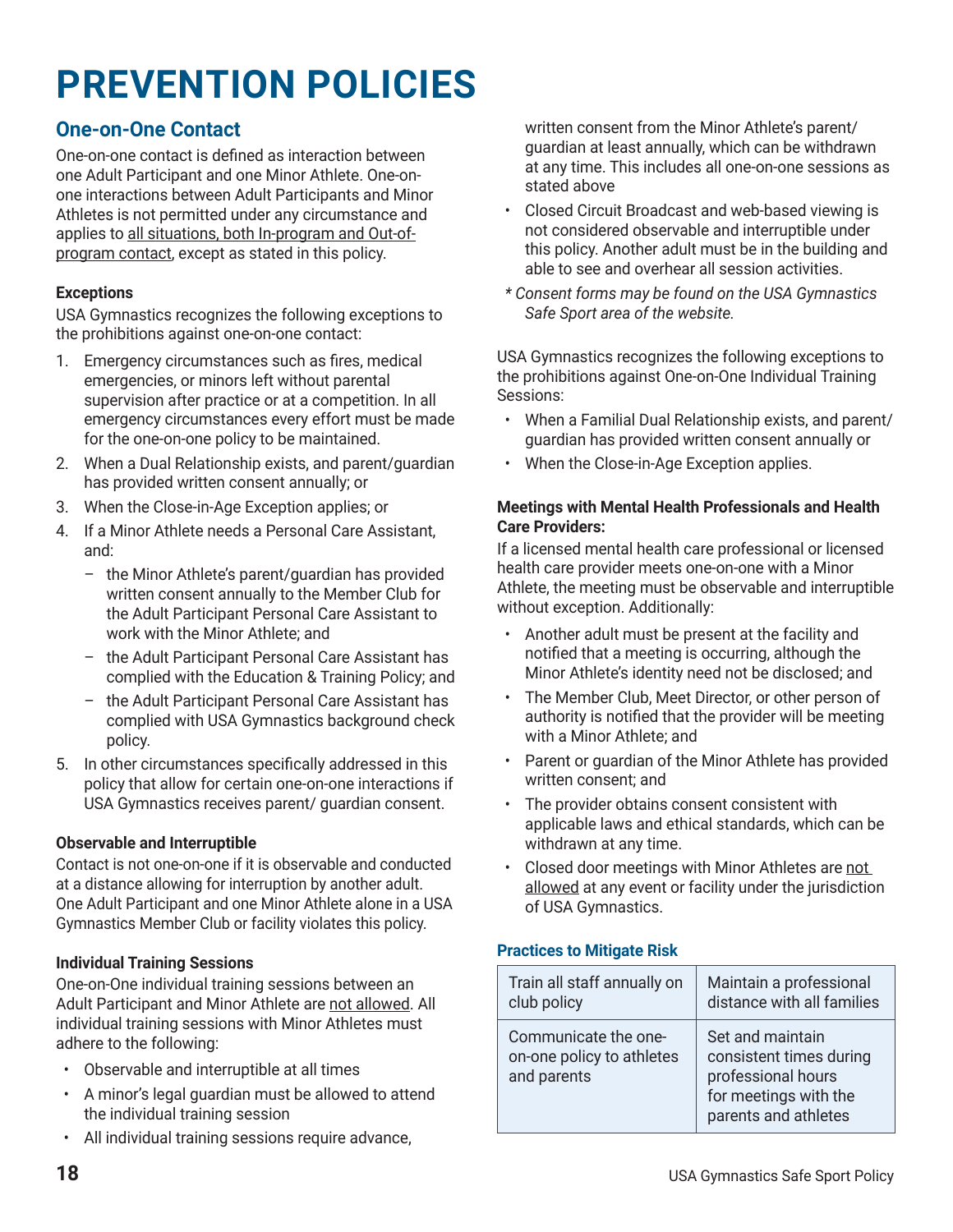# **Parental Access to Practice at Member Clubs**

Member Clubs must permit parents and guardians access to practice and training sessions.

- Access may include sitting areas, in person viewing options, closed-circuit broadcast (including audio) or similar methods of viewing.
- Each training session must be accessible to at least a portion of the Member Club's parents/guardians and applied to both recreation and team programs. (subject to space and safety limitations)
- Participants and parents will respect the coachathlete relationship and are not to interrupt training sessions, absent a concern that misconduct is occurring.
- Member Clubs may set parameters for appropriate viewing behavior.
- Member Clubs may not prohibit a specific parent or guardian from physical access without fair notice and process. The Member Club must provide a reasonable alternative for that parent or guardian to view their athlete's training sessions, which can include allowing another designee approved by the parent to view practice.
- If a parent or quardian is prohibited from viewing their child due to inappropriate behaviors, a time limit must be set for return to viewing.

### **Closed-Circuit Broadcast and Live Streaming to Facilitate Parental Viewing:**

Member Clubs may offer webcast viewing and live streaming services to parents as an alternative to inperson viewing, provided that:

- A written policy exists that includes:
	- Restrictions on sharing of videos and passwords to view such videos;
	- Storing and destruction of videos; and
	- Formal notice posted in public spaces of use of live streaming.
- A majority of the training space is visible on the live stream;
- Parents have the ability to live stream through the duration of their child's class and/or as long as the child remains in the Club's care;
- Streaming is password encrypted and presented to parents via a secure viewing platform with a password-protected viewing portal or app; and

• The club has ability and process in place to remove parent viewing access following disenrollment from a class or club in entirety.

### **Practices to Mitigate Risk**

| Work closely with                                                                                                      | Post guidelines related                                                                                                                                                             |
|------------------------------------------------------------------------------------------------------------------------|-------------------------------------------------------------------------------------------------------------------------------------------------------------------------------------|
| parents on a watch                                                                                                     | to viewing behavior,                                                                                                                                                                |
| system that works best                                                                                                 | capacity, and how to                                                                                                                                                                |
| for the club and the                                                                                                   | report a problem if                                                                                                                                                                 |
| parent.                                                                                                                | witnessed.                                                                                                                                                                          |
| Review behaviors with<br>parents that are and are<br>not acceptable while in<br>the viewing area at least<br>annually. | When space is limited,<br>Member Clubs and<br>parents are encouraged<br>to offer available space<br>to parents with small<br>children or children with<br>behavior or health needs. |

# **Transportation**

Absent emergency circumstances, Adult Participants shall not transport a Minor Athlete one-on-one during In-program or Out-of-program travel in a vehicle alone. A second Minor Athlete or second Adult Participant must always be present. This includes daily transportation to and from events occurring at the regular Member Club, or away from the regular Member Club, unless the following exceptions exist:

- 1. When a Dual Relationship exists (please see Key Requirements for USA Gymnastics One-on-One Travel Policy Exception); or
- 2. When the Close-in-Age Exception applies; or
- 3. If a Minor Athlete needs a Personal Care Assistant, and:
	- the Minor Athlete's parent/guardian has provided written consent annually to the Member Club for the Adult Participant Personal Care Assistant to work with the Minor Athlete; and
	- the Adult Participant Personal Care Assistant has complied with the Education & Training Policy; and
	- the Adult Participant Personal Care Assistant has complied with USA Gymnastics background check policy.
- 4. In other circumstances specifically addressed in this policy that allow for certain one-on-one interactions if USA Gymnastics receives parent/ guardian consent.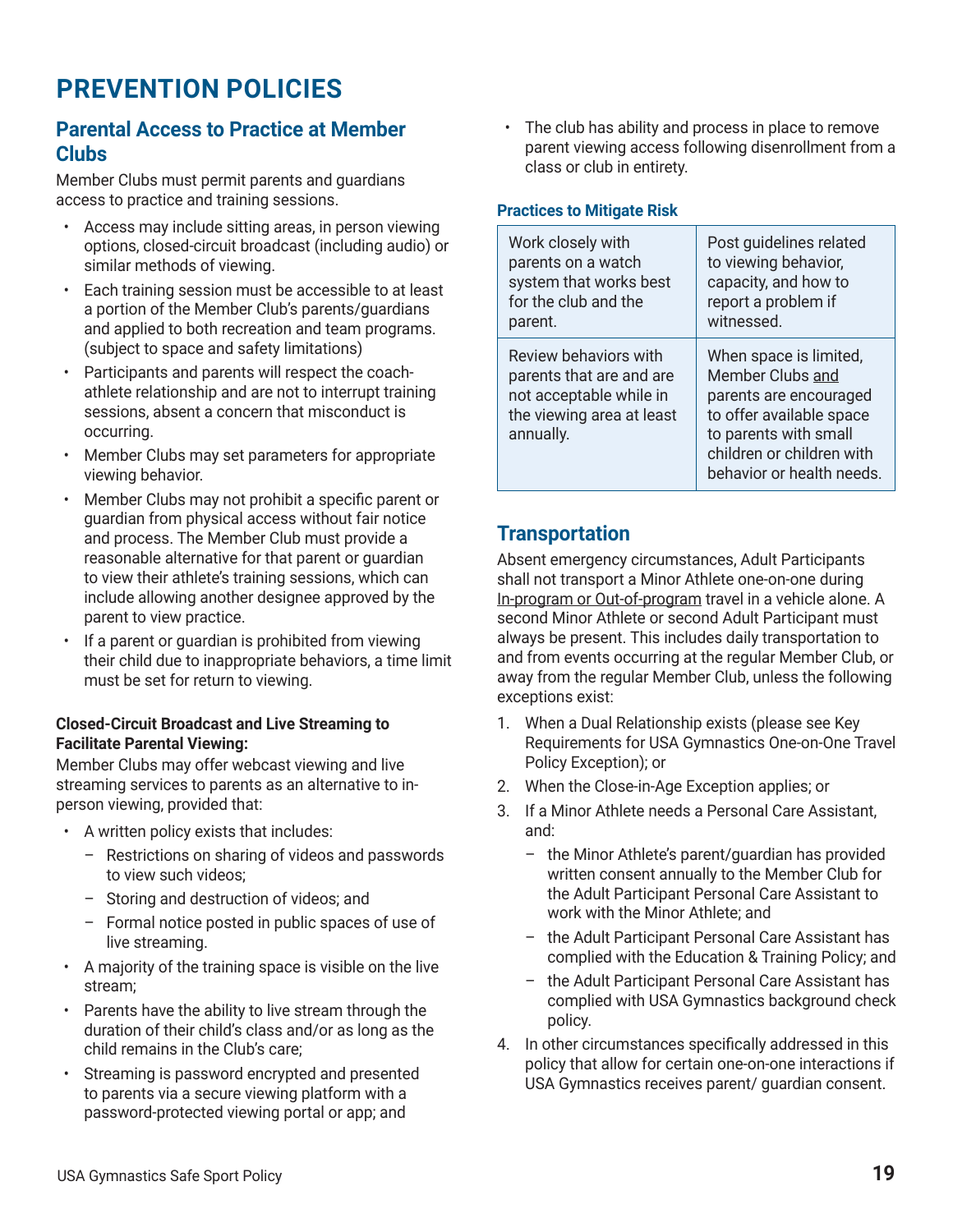### **Transportation Sanctioned by USA Gymnastics and USA Gymnastics Member Clubs**

For all In-Program travel authorized or funded by USA Gymnastics and USA Gymnastics Member Clubs, all Adult Participants will agree to and sign the Organization's travel policy annually. Parents of Minor Athletes must give written consent on an annual basis for travel sponsored by USA Gymnastics or a Member Club. Parents of Minor Athletes can withdraw this consent at any time.

*\* Consent forms may be found on the USA Gymnastics Safe Sport area of the website.*

trip itineraries or indemnification documents does NOT imply or indicate permission by USA Gymnastics for the travel to occur.

Failure to fully execute the terms of the Assumption of Liability and Indemnity Agreement, will jeopardize the Member Club's member status, as well as that of the persons' responsible for any intentional, reckless or material failure of those terms. Misconduct, ethical, or similar concerns are not exempt from the Safe Sport process under any condition.

#### **Parental Consent for Travel Between One Adult Participant and One Minor Athlete**

A Member Club may be offered an exception from the USA Gymnastics Safe Sport One-on-One Policy and provide "legal guardian consent" for the limited purpose of airline travel or local travel (such as by car.) The Member Club exercising this option will be responsible to indemnify USA Gymnastics from all liability, and must execute the terms of the Assumption of Liability, Release, and Indemnity Agreement before facilitating any one-on-one contact between Adult Participants and Minor Athletes.

It is the responsibility for all parties requesting one-on-one travel to read the full *Assumption of Liability, Release, and Indemnity Agreement* that can be found [here](https://usagym.org/PDFs/safesport/consent_indemnification.pdf). This includes Member Club management, Adult Participant, a person claiming dual relationship, and Parents/Guardians.

**Supplemental Attachment**: Travel Plan can be found [here](https://usagym.org/PDFs/safesport/consent_travelplan.pdf).

USAG expects full compliance with the one-on-one travel protection policies and discourages the use of exceptions unless absolutely necessary. USA Gymnastics will not grant or deny permission to travel in violation of the one-on-one policy. The receipt by USA Gymnastics of parental consent forms,

# **Key Requirements for USA Gymnastics One-on-One Travel Policy Exception for Member Clubs:**

| A published travel policy available to all parents and coaches<br>signed annually and kept on file with sponsoring organization                                                                                                                    |
|----------------------------------------------------------------------------------------------------------------------------------------------------------------------------------------------------------------------------------------------------|
| All interactions must remain observable and interruptible                                                                                                                                                                                          |
| Advanced written consent obtained on an annual basis by<br>parents of minors for overnight travel indicating the name of the<br><b>Adult Participant</b>                                                                                           |
| Advanced written consent obtained on an annual basis for local<br>travel providing the itinerary remains constant (For the purposes<br>of this policy, local travel is considered travel to and from the<br>member club for purposes of practice.) |
| Parents and guardians receive full travel itineraries before<br>permitting any arrangement. Itinerary must be kept with the<br>sponsoring organization.                                                                                            |
| Parents completed the "Parent's Guide to Misconduct" in Sport<br>provided by the U.S. Center for SafeSport and submit certificate<br>to USA Gymnastics (one time only)                                                                             |
| Minor Athlete must complete the Safesport for Youth Athletes<br>(Age 13+) provided by the U.S. Center for SafeSport and submit<br>certificate to USA Gymnastics (one time per age group)                                                           |
| All original copies of written consent must be retained by<br>Member Club                                                                                                                                                                          |
| A copy of signed parental consent, indemnification, and course<br>certificates must be sent to USA Gymnastics Safe Sport in<br>advance any one-on-one travel                                                                                       |
| Minor Athletes or their parent/guardian can withdraw consent for<br>one-on-one travel at any time                                                                                                                                                  |

*A copy of all documents must be sent to USA Gymnastics Safe Sport prior to any oneon-one travel. Please submit all documents to u[sagymsafesport@usagym.org](mailto:Safesportpolicy@usagym.org).* 

*\* Consent forms may be found on the USA Gymnastics Safe Sport area of the website.*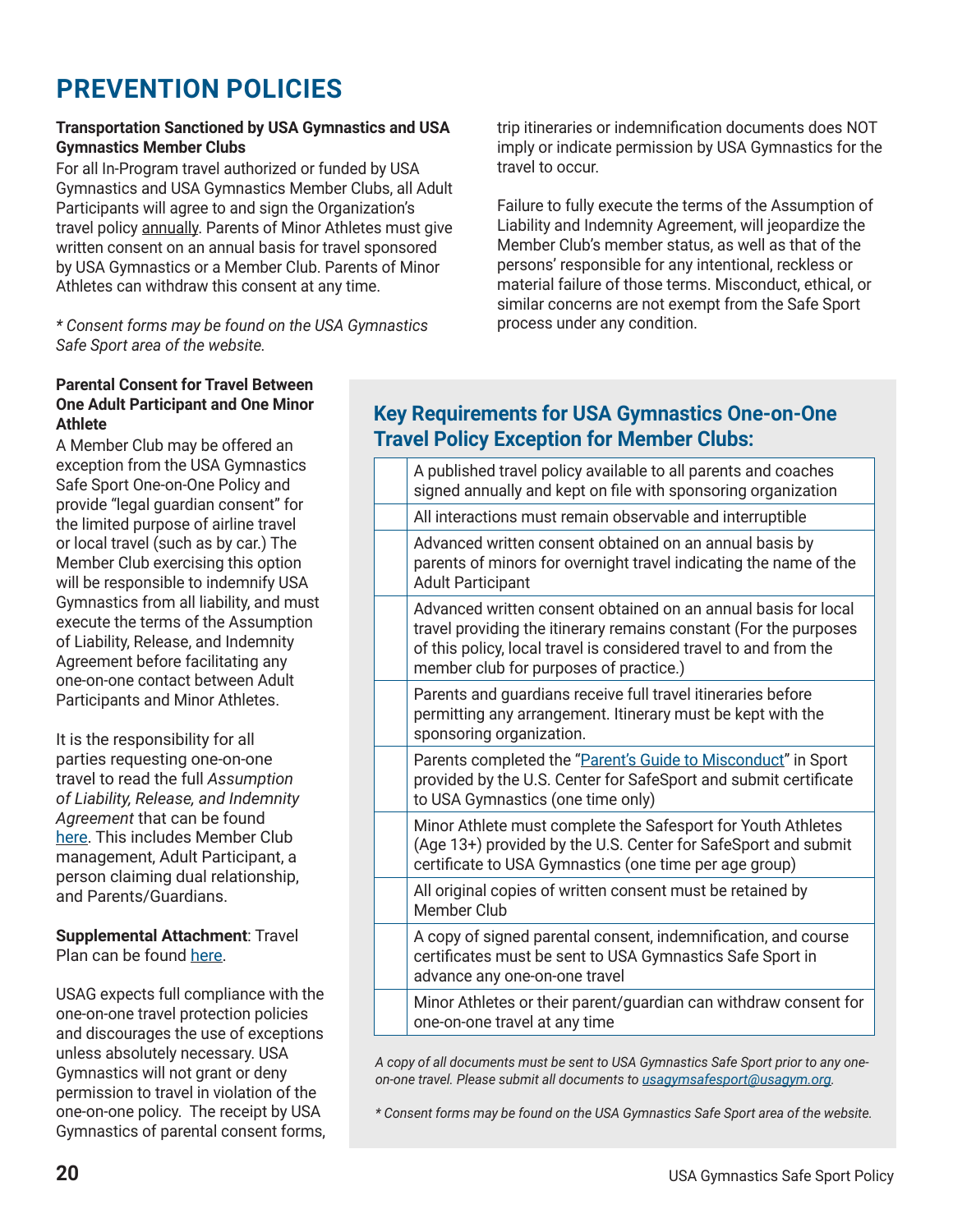USA Gymnastics Member Clubs that organize travel must publish a travel policy that is consistent with USA Gymnastics Safe Sport Policy and provide it to, at a minimum, all adult gymnasts, parents of minor gymnasts, coaches and all Adult Participants traveling with the team. USA Gymnastics requires all Adult Participants to sign the travel policy of the organization sponsoring the travel acknowledging receipt of and agreeing to the travel policy.

# **Lodging**

All In-Program Contact at a hotel or lodging site between an Adult Participant and a Minor Athlete must be observable and

interruptible, and an Adult Participant cannot share a hotel room or otherwise sleep in the same room with a Minor Athlete(s), except if:

- 1. When a familial Dual Relationship exists, and parent/ guardian has provided advance, written consent before each instance for the lodging arrangement; or
- 2. When the Close-in-Age Exception applies, and written consent has been given in advance before each instance for the lodging arrangement; or
- 3. If a Minor Athlete needs a Personal Care Assistant, and:
	- a. the Minor Athlete's parent/guardian has provided written consent before each instance to the Member Club for the Adult Participant Personal Care Assistant to work with the Minor Athlete; and
	- b. the Adult Participant Personal Care Assistant has complied with the Education & Training Policy; and
	- c. the Adult Participant Personal Care Assistant has complied with USA Gymnastics' Background Check Policy.

### **Lodging Sanctioned by USA Gymnastics and USA Gymnastics Member Clubs**

For all In-Program lodging authorized or funded by USA Gymnastics and USA Gymnastics Member Clubs, all Adult Participants will agree to and sign the Organization's travel policy annually. Parents of Minor Athletes must give written consent on an annual basis for travel sponsored by USA Gymnastics or a Member Club.

- Adult Participants that travel overnight with Minor Athlete(s) are assumed to have Authority Over Minor Athlete(s) and thus must comply with the USA Gymnastics' Education & Training Policy and pass a background check. This does not include Adult Athletes who meet the Close-in-Age Exception. Adult Athletes are exempt from the background check requirement provided they are not in a position of authority, but must complete U-110: Safe Sport Core Course as a condition of membership.
- Adult Athletes traveling with Minor Athletes must meet the Close-in-Age exemption to be eligible to stay in the same hotel room with a Minor Athlete. Written consent must be provided by a parent/ guardian prior to the lodging arrangement. The Minor Athlete, their parent or guardian or the Adult Athlete may refuse this arrangement without explanation. A refusal by any party must be honored without exception.
- Adult Participants without approved exceptions as stated in this policy, may not stay overnight with Minor Athletes in a communal lodging space such as an Airbnb or Vrbo.
- Athletes are permitted to make and receive regular check-in telephone calls to and from legal guardians/ parents. Team personnel will allow any calls that do not interfere with team events, such as training sessions or meetings. Emergency calls will be permitted regardless of team schedule or events.
- All persons must comply with United States Olympic Committee protocols when applicable.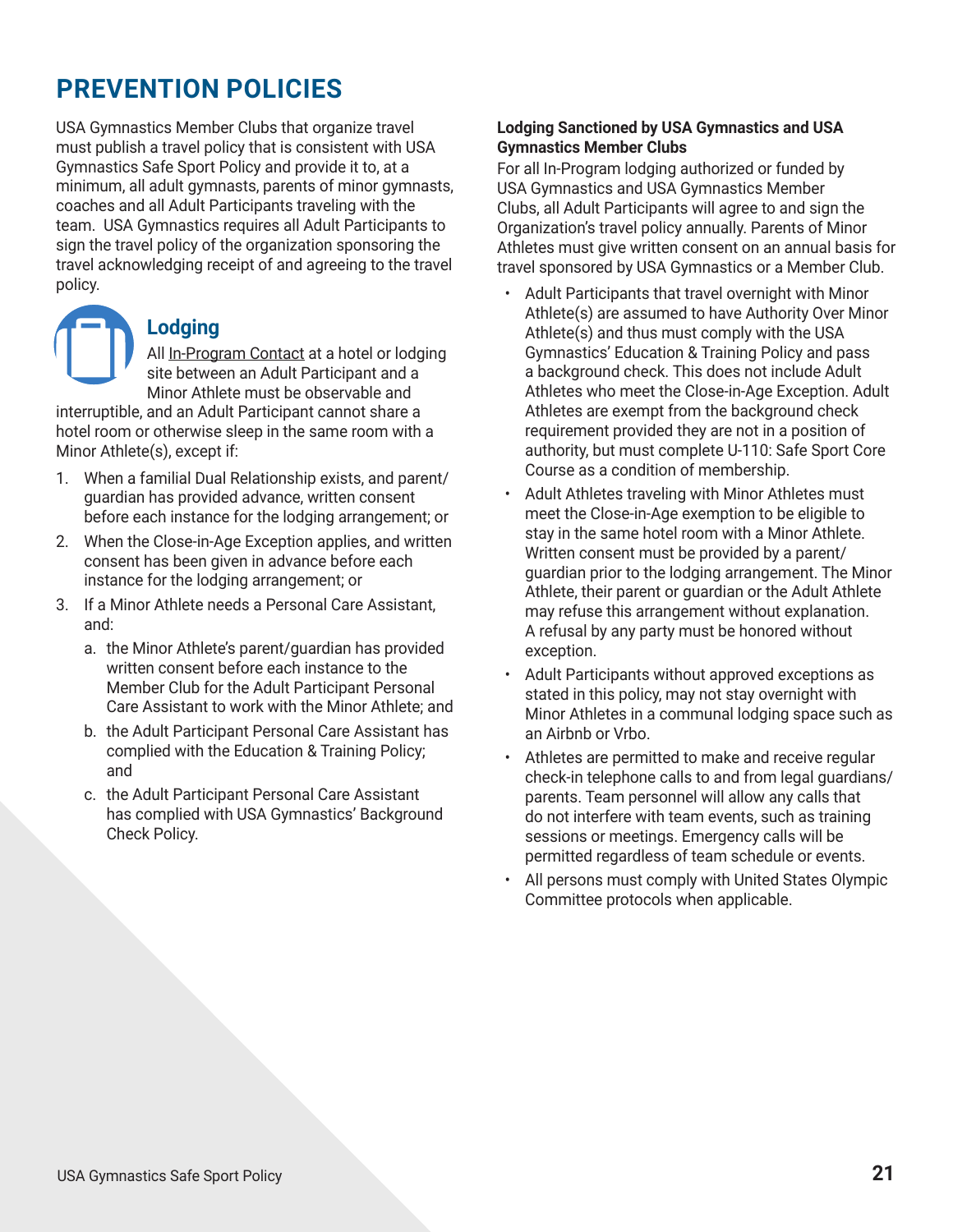### **Monitoring or Room Checks During In-Program Travel**

If room checks are performed during in-program lodging, the one-on-one interaction policy must be followed and at least two adults must be present for the room checks.

### **Practices to Mitigate Risk**

| Member Clubs should<br>review travel materials<br>with parents and athletes<br>before travel.                         | If the Member Club<br>chooses to have any Adult<br>provide transportation<br>while travelling with the<br>team, that Adult must be<br>appropriately insured and<br>legally authorized to drive. |
|-----------------------------------------------------------------------------------------------------------------------|-------------------------------------------------------------------------------------------------------------------------------------------------------------------------------------------------|
| All efforts to should be<br>taken to limit meetings in<br>the hotel room of either<br>the athlete or coach.           | Specific travel itineraries<br>should be distributed to<br>parents/guardians once<br>available, but not shared<br>with any person outside<br>of the team or families.                           |
| Contact information for<br>all adult team personnel<br>should be provided to<br>parents/guardians prior<br>to travel. |                                                                                                                                                                                                 |



# **Electronic Communications and Social Media**

Electronic communication between an Adult Participant and Minor Athlete includes but is not limited to phone calls, video calls and training sessions, texts, social media platforms (e.g., Facebook, Twitter, Instagram, WhatsApp, Snapchat, etc.), fitness applications, emails, gaming platforms and direct messaging. All electronic communication between an Adult Participant and a Minor must comply with the Oneon-One Policy and must be open and transparent.

- 1. Open and Transparent means that the Adult Participant copies or includes the Minor Athlete's parent/guardian or another Adult Participant.
- 2. All electronic communication must be professional in nature.
- 3. Only platforms that allow for open and transparent communication may be used to communicate with Minor Athletes.
- 4. Communication platforms must be able to record or maintain the message.
- 5. If a Minor Athlete communicates with the Adult Participant first, the Adult Participant must either not respond or must include the athlete's parent or guardian in the response.
- 6. Electronic communications to an entire team or any number of Minor Athletes on the team must include at least one other Adult Participant or the Minor Athletes' parents/guardians if any team member is a Minor Athlete.
- 7. A parent or guardian may request in writing that a Minor Athlete not be contacted through electronic communications. Requests that a Minor Athlete not be contacted electronically must be honored.
- 8. Any private or public direct communication between adults and Minor Athletes involving the following is prohibited and must be reported:
	- drug or alcohol use;
	- sexual content; or
	- explicit content.

This includes all communications unless the following exceptions exist:

- When a Dual Relationship exists; or
- When the Close-in-Age Exception applies.

# **Social Media**

All social media communication is considered In-Program Contact and must comply with the One-on-One Policy, in addition to the following conditions:

- 1. Adult Participants are not permitted to maintain private social media connections with Minor Athletes. All such existing connections must be discontinued by the Adult Participant if they violate this policy.
- 2. Parents and Minor Athletes must be made aware of and give written permission for Adult Participants to create media content for purposes of college recruiting made on behalf of the Minor Athlete. The Adult Participant must relinquish immediate control of such accounts upon request of the parent or athlete.
- 3. Photos or videos of Minor Athletes may be posted on the private social media page of the Adult Participant providing:
	- photos are displayed professionally;
	- in context of practice or competition;
	- displayed positively representing the athlete(s);
	- public facing and demonstrate the photo(s) are taken as a part of the professional role;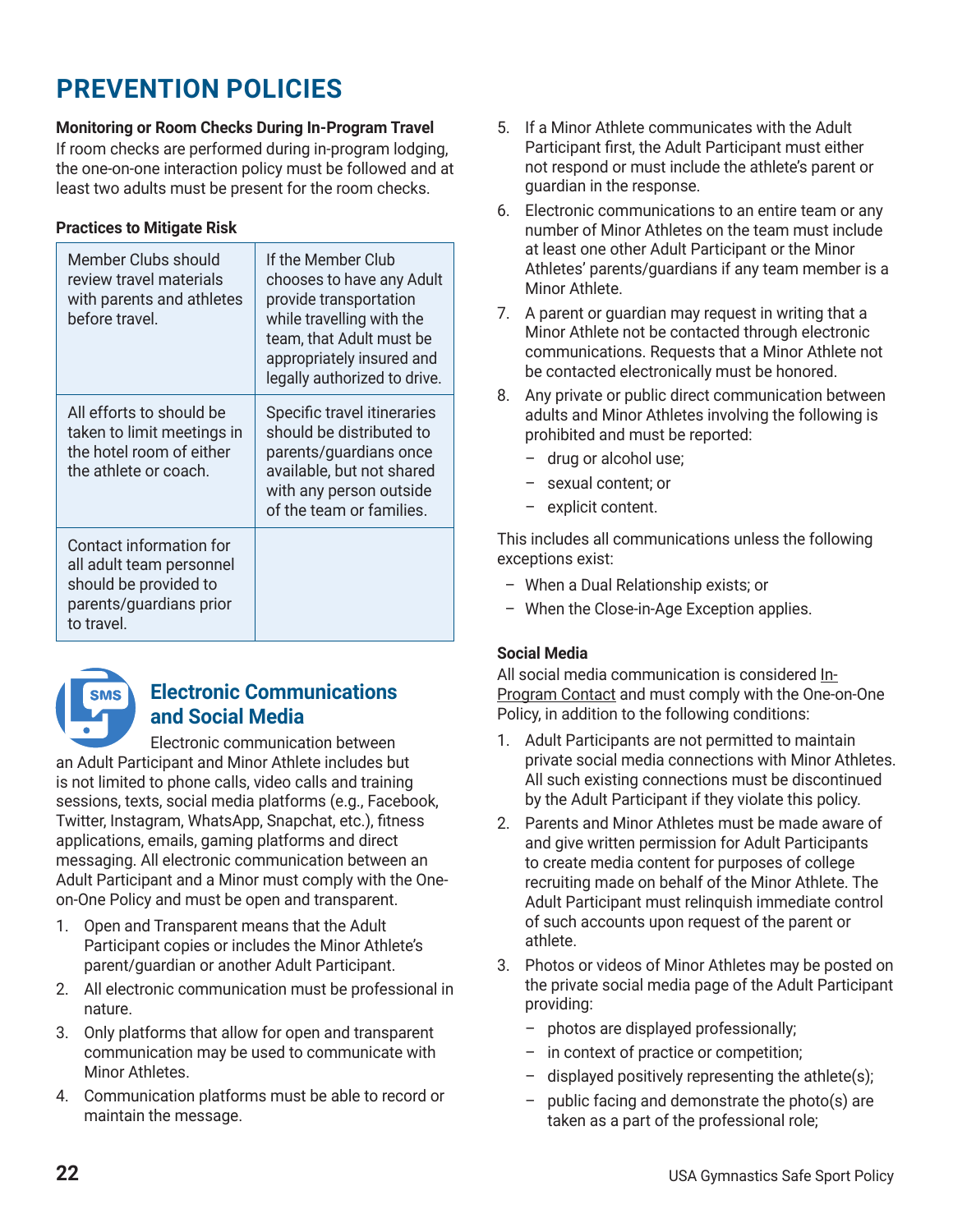- parents or Minor Athletes reserve the right to request photos to be removed and all requests respected;
- parents are allowed to see the photo(s); and
- parents are aware of such postings.
- 4. USA Gymnastics Members and Member Clubs must conduct themselves in a professional manner when posting on any social media platform, as this information is often public and can be perceived as a direct reflection of the Member or Member Club.
- 5. Acts of cyberbullying by any USA Gymnastics Member toward another USA Gymnastics Member is prohibited and includes acts of harassment, intimidation, humiliation, or places an individual in reasonable fear of harm and has the effect of substantially disrupting the operation of any activity or event within USA Gymnastics jurisdiction.

#### **Practices to Mitigate Risk**

| Publish a Social<br>Media and Electronic<br><b>Communications Policy</b><br>unique to Member Club<br>and circumstances.           | Send electronic<br>communications to<br>athletes and parents<br>only between the<br>hours of 8:00 a.m.<br>and 8:00 p.m., except<br>for travel, competition<br>or emergency<br>circumstances. |
|-----------------------------------------------------------------------------------------------------------------------------------|----------------------------------------------------------------------------------------------------------------------------------------------------------------------------------------------|
| Be mindful of social<br>media messaging and<br>content that includes<br>tone of the message,<br>fairness, and consent to<br>post. | Set clear boundaries with<br>Minor Athletes about<br>communicating with<br>coaching staff through<br>electronic means.                                                                       |
| Discuss online athlete<br>behavior to minimize<br>cyberbullying.                                                                  | Create an anti-bullying<br>policy for athletes<br>that includes a cyber<br>component and address<br>with athletes and parents<br>annually                                                    |

*Note: Public fan pages are excluded from these restrictions. Private messaging to Minor Athletes is not excluded.* 

# **Virtual Training**

All virtual training is considered In-Program Contact and must comply with the One-on-One policy and remain open and transparent at all times.

- 1. Communication during virtual sessions with Minor Athletes must remain professional in nature.
- 2. Any platform chosen for online learning must be approved by the management of the individual gym, and accessible to all parties – including the parents of Minor Athletes.
- 3. Workout session schedules must be presented to all team members, parents and other coaches and strictly followed.
- 4. All efforts should be made for virtual training to occur in common areas, such as a living room or back yard - never in a bedroom, bathroom, or other private space of either the Minor Athlete or coach. If this cannot occur, all parties must maintain a professional atmosphere during the virtual session.
- 5. Parents and guardians may request to stop any communication – Any such request must be honored immediately without repercussion.
- 6. Parents must be given access to links for virtual training.

Private messaging minors during virtual sessions is strictly forbidden as it would violate the One-on-One Policy.

#### **Practices to Mitigate Risk**

| Training sessions should<br>consider methods for<br>preventing positions<br>and poses that may be<br>compromising in nature. | Background space in<br>camera shots should<br>look professional in<br>nature |
|------------------------------------------------------------------------------------------------------------------------------|------------------------------------------------------------------------------|
| Attire should never be in                                                                                                    | Discussions of                                                               |
| lounge wear, pajamas, or                                                                                                     | cyberbullying between                                                        |
| other attire usually worn                                                                                                    | athletes should be had at                                                    |
| in private spaces.                                                                                                           | least annually.                                                              |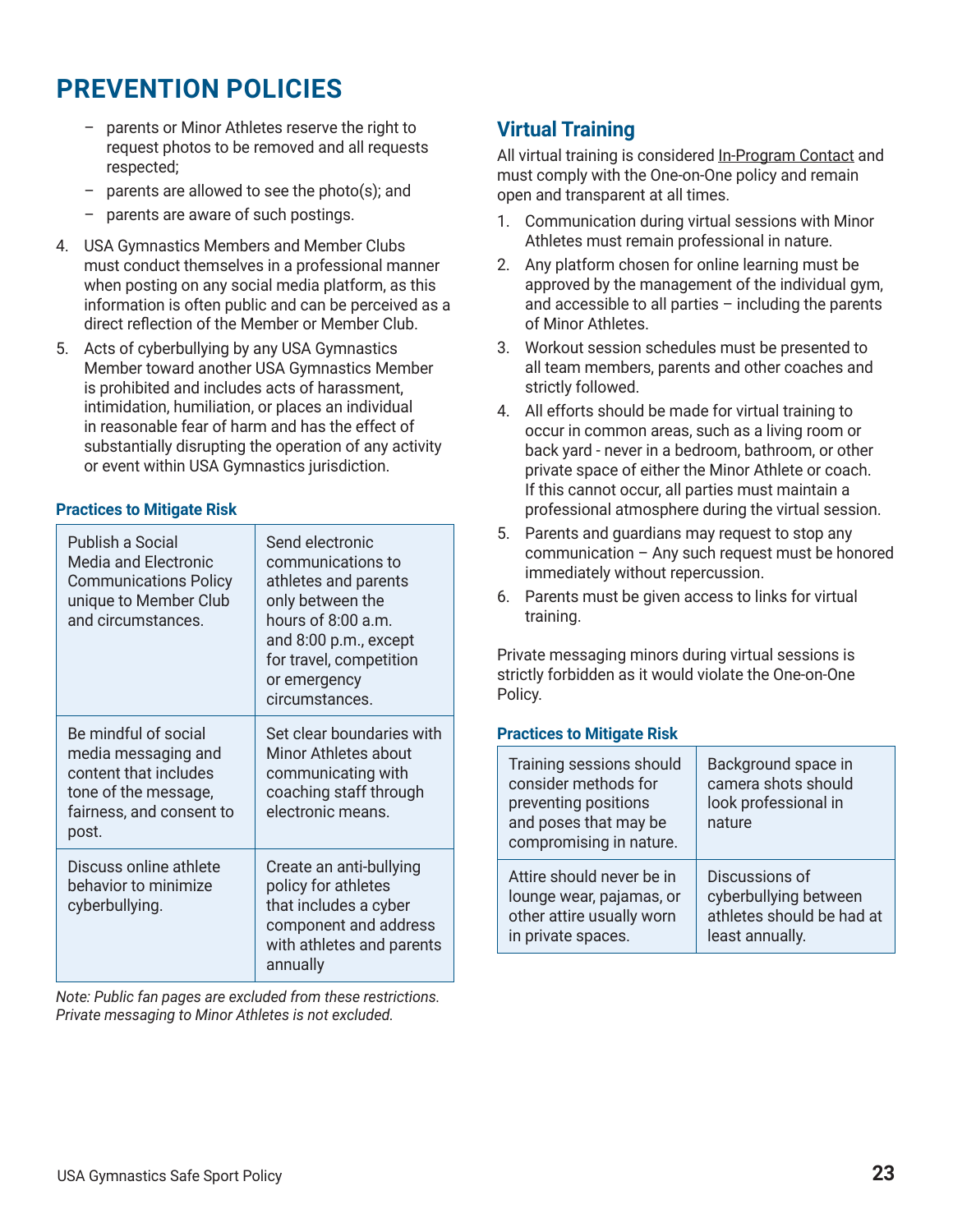

# **Photography/Videography**

USA Gymnastics Photography and Videography Policy is considered an optout policy.

- 1. Parents must be made aware such photographs or videos are being taken and where they will be displayed.
- 2. Photographs or videos of athletes must be taken in public view, observe generally accepted standards of decency, and must appropriately serve the best interest of the athlete.
- 3. An athlete (or a legal guardian of a Minor Athlete) may request that their photograph be removed from display, posting or publication without repercussions.
- 4. An athlete (or legal guardian of a Minor Athlete) may request that the athlete's picture not be taken.
- 5. Meet Directors must enforce these policies in the context of a meet. USA Gymnastics reserves the right to take additional action.
- 6. Member Clubs and Meet Directors may set guidelines for the taking of photographs and video by parents and visitors while in their facility.

#### **Practices to Mitigate Risk**

| Require a signed waiver<br>from parents of Minor<br>Athletes before any<br>photographs or videos<br>are taken and shown<br>publicly. | Remove old videos<br>and photographs from<br>websites, social media<br>accounts, and brochures<br>at least annually. |
|--------------------------------------------------------------------------------------------------------------------------------------|----------------------------------------------------------------------------------------------------------------------|
| Meet Directors should<br>publish audience<br>photography guidelines<br>in advance of any meet<br>to avoid confusion.                 | Publicly display<br>photography and<br>videography guidelines<br>at Member Clubs                                     |



# **Locker Rooms/Changing Areas**

Adult Participants are not permitted at any time to be alone with a Minor Athlete in a locker room or changing area, except under emergency circumstances. The One-on-

One Policy applies at all times, and in all locker rooms,

changing areas, and restrooms within facilities partially or fully under the jurisdiction of USA Gymnastics. All interactions must be observable and interruptible except:

- 1. When a Dual Relationship exists, and parent/guardian has provided written consent annually; or
- 2. When the Close-in-Age Exception applies; or
- 3. If a Minor Athlete needs a Personal Care Assistant, and:
	- the Minor Athlete's parent/guardian has provided written consent annually to the Member Club for the Adult Participant Personal Care Assistant to work with the Minor Athlete; and
	- the Adult Participant Personal Care Assistant has complied with the Education & Training Policy; and
	- the Adult Participant Personal Care Assistant has complied with USA Gymnastics background check policy.

#### **Conduct in Locker Rooms and Changing Areas**

- Adult Participants must not change clothes or behave in a manner that intentionally or recklessly exposes their breasts, buttocks, groins, or genitals to a Minor Athlete.
- Adult Participants must not shower with Minor Athletes under any circumstance unless a Close-in-Age exemption exists.
- Parents/guardians may request in writing that their Minor Athlete(s) not change or shower with Adult Participant(s) where a Close-in-Age exemption exists. USA Gymnastics, the Member Clubs, and the Adult Participant(s) must abide by this request.
- Recording of any kind is prohibited in locker rooms, restrooms, changing areas or similar spaces by Adult Participants, Minor Athletes, and Parents. This includes voice recording, still cameras, and video recording.
- Credentialed media will not be allowed to interview or photograph athletes in a locker room, bathroom, or changing area.
- Adult Participant Personal Care Assistants are permitted to be with and assist Minor Athlete(s) in locker rooms, changing areas, and similar spaces where other Minor Athletes are present, if they meet the requirements above.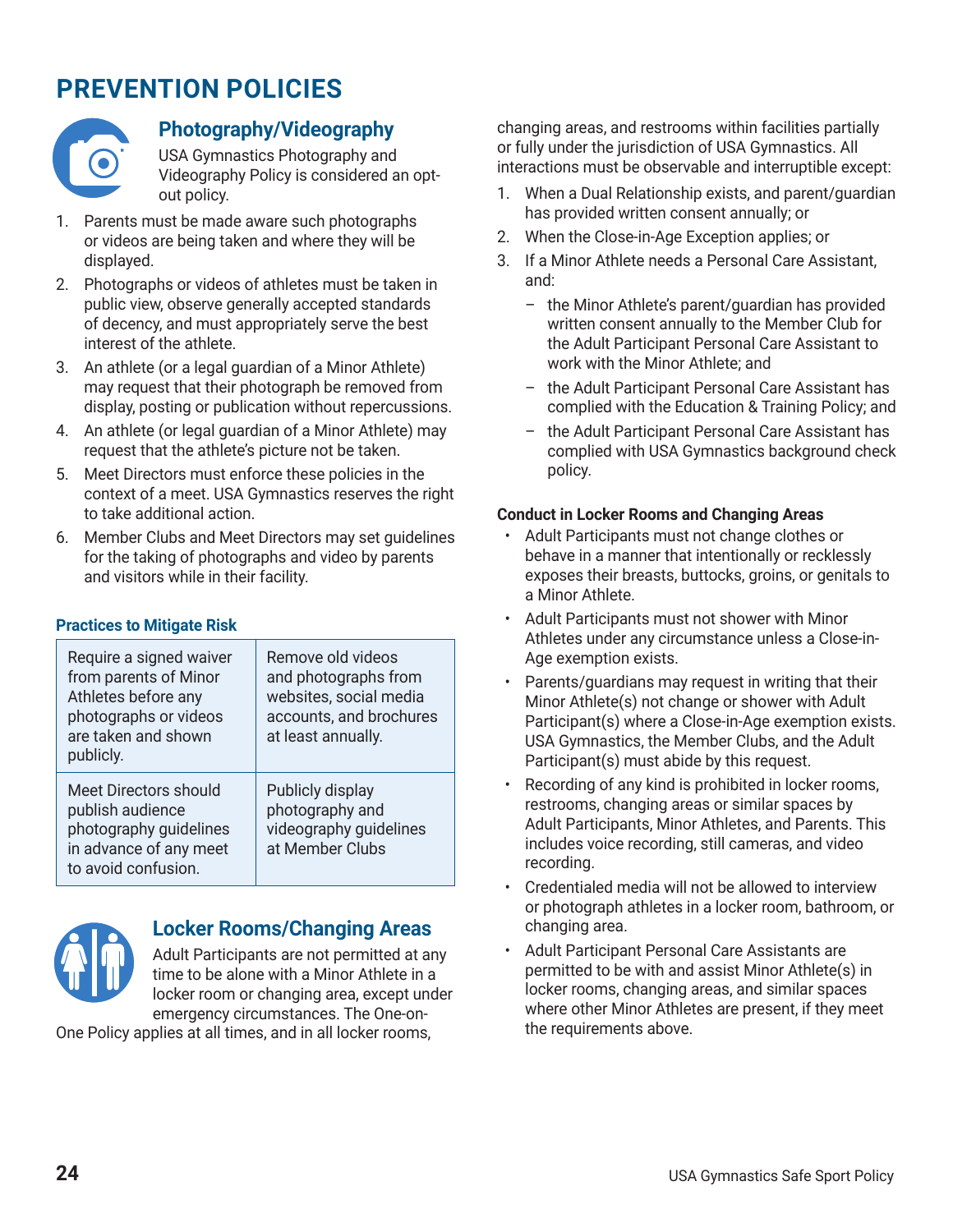### **Availability and Monitoring of Locker Rooms, Changing Areas, and Similar Spaces**

Private or semi-private places must be made available for Minor Athletes to change clothes or undress at competitions or facilities partially or fully under the jurisdiction of USA Gymnastics or Member Clubs.

- A semi-private area is an area that is not separate from where other individuals are changing but offers the Minor Athlete some privacy to change. For example, a bathroom stall with a door would meet this requirement. A semi-private area can also be created by a partition or drapery.
- A private area is an area separated completely from anyone else changing. This area would be fully enclosed with a door, and no other individual would be able to enter without the Minor Athlete's permission. This could be a single restroom or family restroom, where the Minor Athlete can change alone and lock the door.

Designated Locker rooms or changing areas must be monitored with random sweeps at any facility in a USA Gymnastics sanctioned event or Member Club to ensure compliance with policy. Monitoring should occur at all facilities partially or fully under the jurisdiction of USA Gymnastics to include Member Clubs, meets, camps, and other In-Program events.

**Meet Directors** must communicate the availability of restrooms and changing areas for Minor Athletes and may encourage athletes and meet personnel to come dressed for the competition. Please see "Safe Sport [Protocol for Sanctioned and Premiere Events](https://usagym.org/PDFs/safesport/events_protocol.pdf)," for further information.

# **Practices to Mitigate Risk**

| Member Clubs should<br>post locker room policies<br>specific to their facility                                                                              | Member Clubs are<br>encouraged to post<br>rules related to athlete<br>behavior in the locker<br>room to minimize<br>bullying and harassment |
|-------------------------------------------------------------------------------------------------------------------------------------------------------------|---------------------------------------------------------------------------------------------------------------------------------------------|
| When having club<br>sleepovers or overnight<br>events, a specific set<br>of guidelines should<br>be posted for changing<br>times based on age and<br>gender | Member Clubs are<br>encouraged as part of<br>their locker room and<br>changing area policy to<br>add a "no loitering" rule                  |



# **Gifting**

Personal or Individual gifts are not permitted to be given to athletes by Adult Participants. Member Clubs may set their

own guidelines for a reward system that equally applies to all athletes. Gifts must serve a legitimate motivational, inspirational or educational purpose. The reward system must be:

- 1. set by the Member Club administration;
- 2. clearly defined for the coaches and parents;
- 3. accessible to all individual members in a group or team;
- 4. given without conditions or restrictions regarding the relationship between the athlete and Member Club; and
- 5. given in the presence of at least one other adult and within guidelines set by the Member Club.

#### **Practices to Mitigate Risk**

| Consider setting a<br>monetary limit for gifts<br>from parents to coaches.                                                                                                                                                                                     | The Gifting Policy<br>should be made publicly<br>available for all club<br>personnel, parents,<br>and participants and<br>reviewed specifically<br>around holidays and end<br>of season events. |
|----------------------------------------------------------------------------------------------------------------------------------------------------------------------------------------------------------------------------------------------------------------|-------------------------------------------------------------------------------------------------------------------------------------------------------------------------------------------------|
| Member Clubs are<br>encouraged to create a<br>disclosure policy where<br>coaches disclose in<br>writing any gift that a<br>reasonable person would<br>think might unduly show<br>favor to the giver or<br>the giver's child, or be<br>influenced by the giver. | Booster clubs or parent<br>groups should be<br>encouraged to give input<br>on motivational, holiday<br>or end of season gifts.                                                                  |